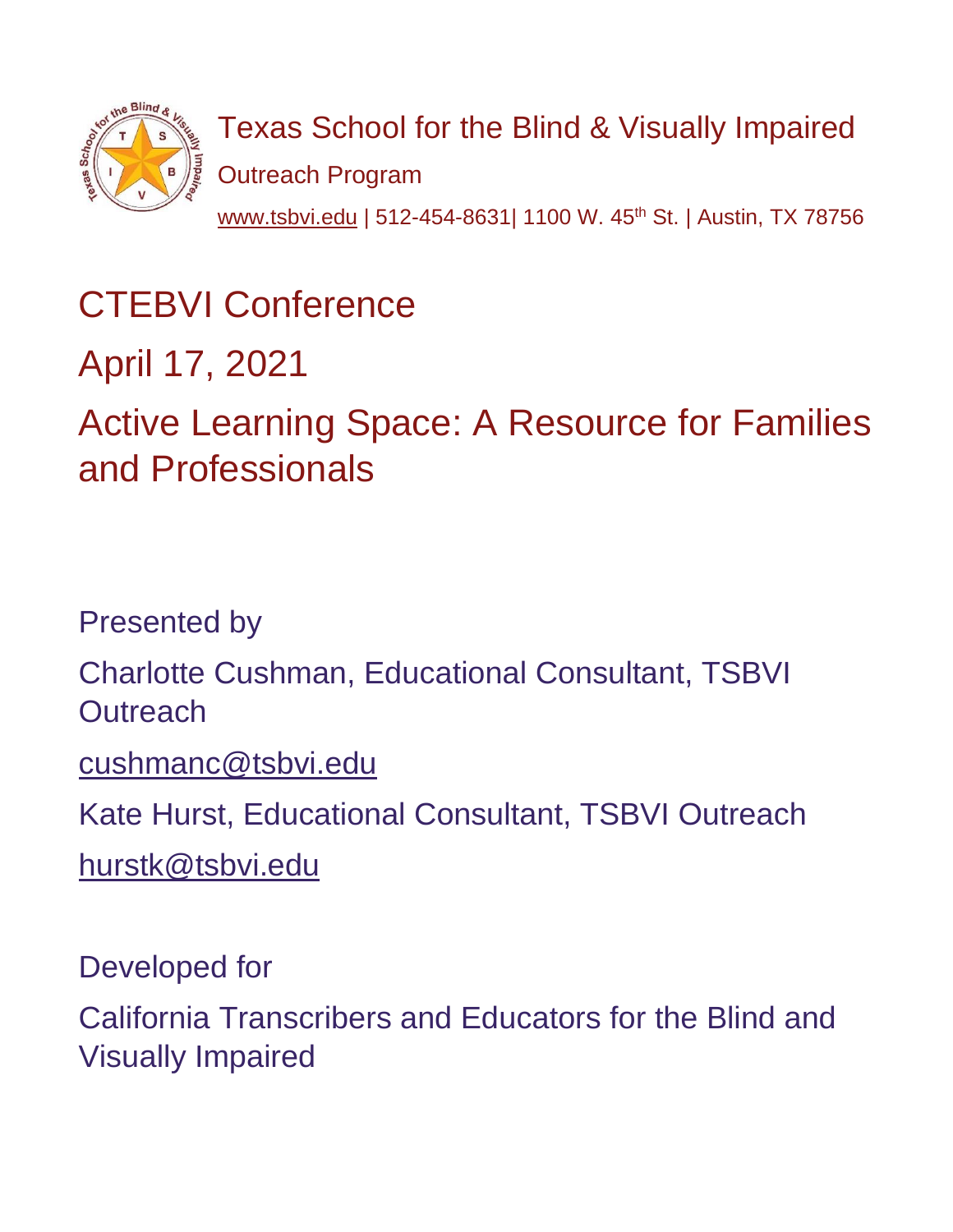#### **PowerPoint Presentation**

## Slide 1

Texas School for the Blind & Visually Impaired Outreach Programs

California Transcribers and Educators for the Blind and Visually Impaired (CTEBVI) Conference

Active Learning Space: A Resource for Families and Professionals

Presented by Charlotte Cushman and Kate Hurst, Education Consultants, TSBVI Outreach Programs

## Slide 2

Challenges in Implementing an Active Learning Approach

Introductory material available on the Active Learning Space site

#### [www.activeleanringspace.org](http://www.activeleanringspace.org/)



*Figure 1 Screenshot of a video on Active Learning Space about Phase 2: Imitation from the Five Phases of Educational Treatment as described by Dr. Lilli Nielsen.*



*Figure 2 Word Cloud of some of the issues: money, safety, equipment, administration, time, curriculum, buy-in.*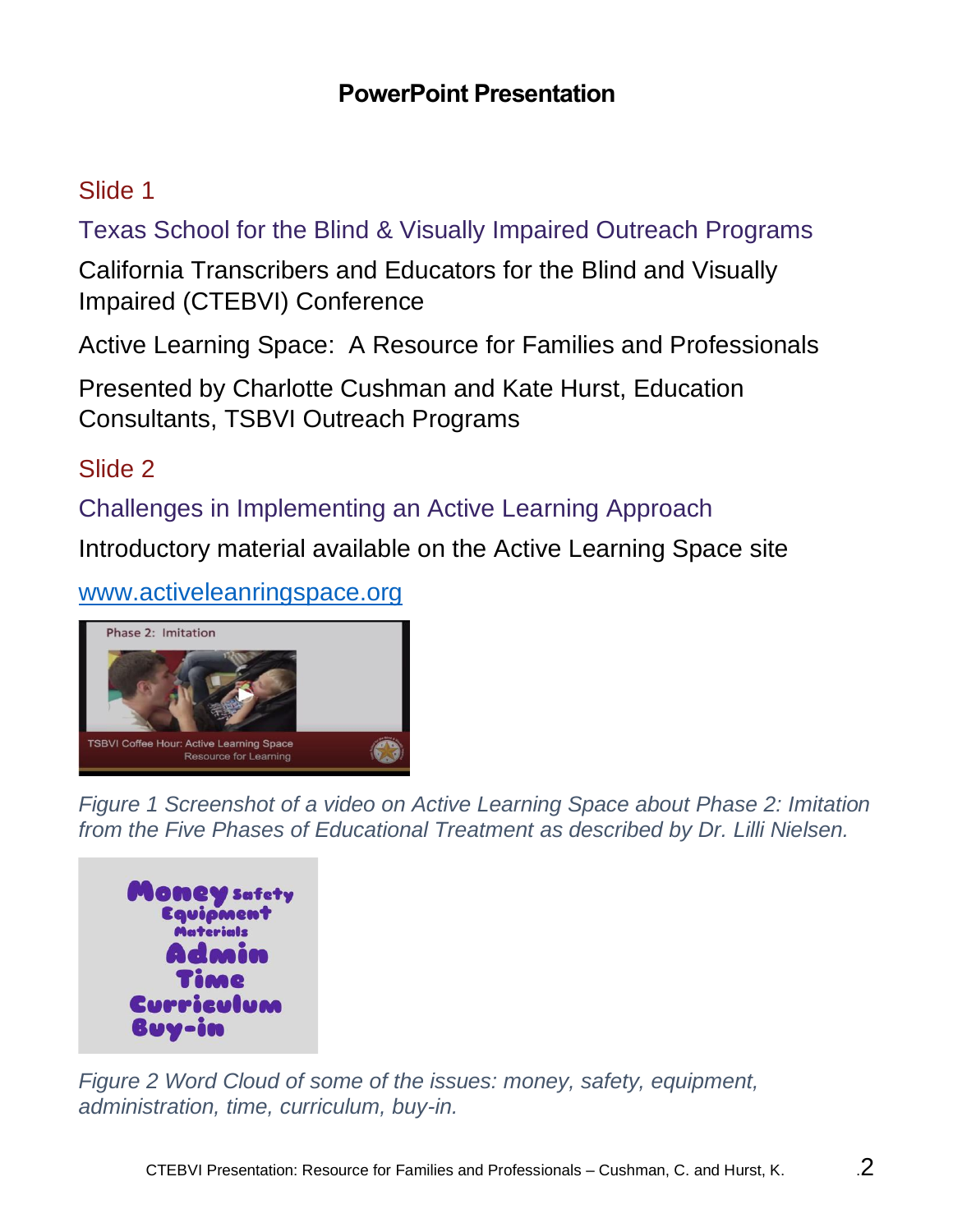Where can I get training on Active Learning?

- [Active Learning Space!](https://activelearningspace.org/resources/training-ideas)
- [Online courses](https://activelearningspace.org/courses)
- [Webinars](https://activelearningspace.org/resources/webinars)
- Training of trainers materials



*Figure 3 Screenshot of Active Learning Space with Resources tab highlighted.*

# Slide 4

How can I get my educational team to support this approach?

Before and after Active Learning approach is used <https://library.tsbvi.edu/Player/18398>



*Figure 4 Image from video of Ryland Before and After video.*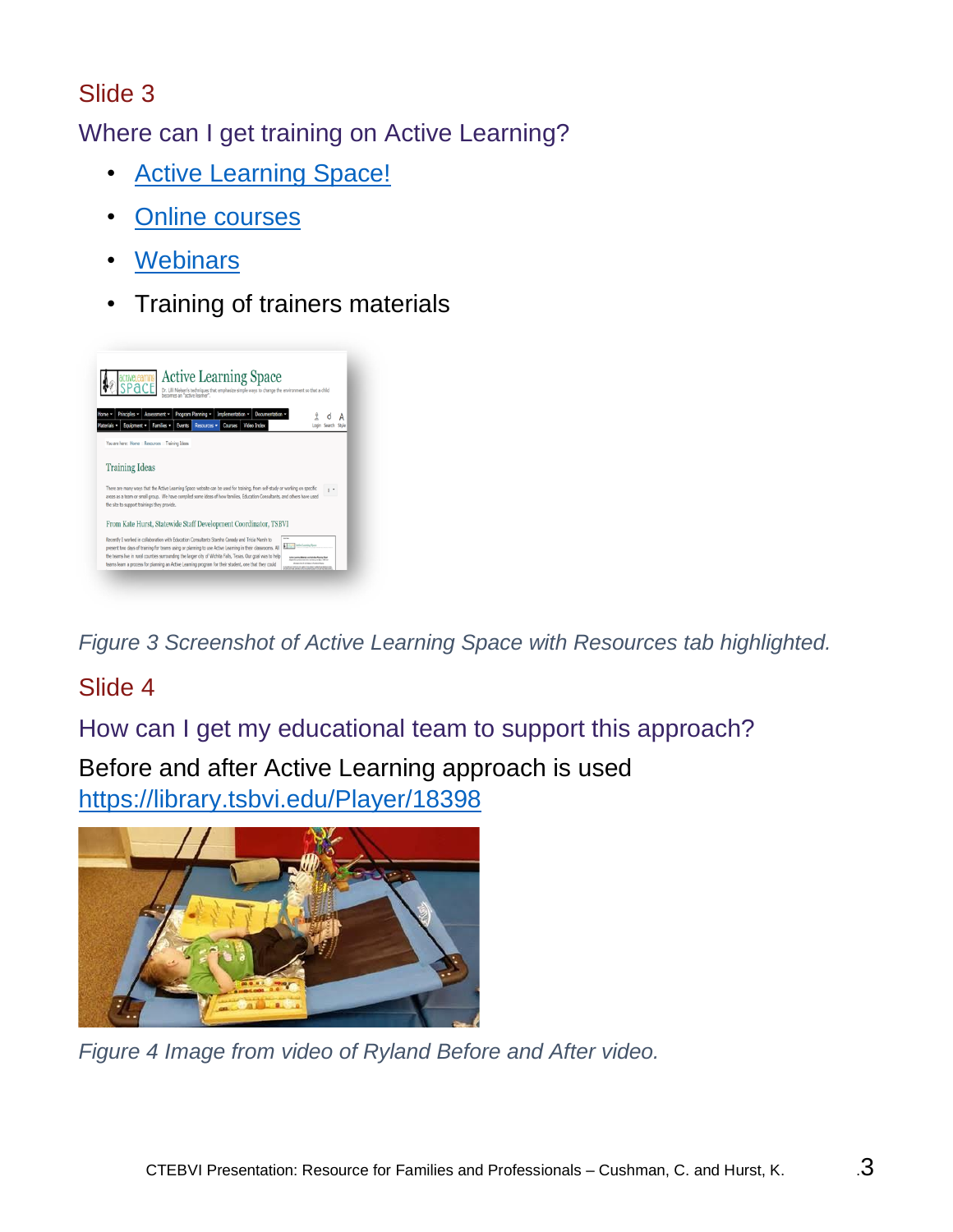## How do I get parents to support AL?

- Explain why Active Learning works
- Be prepared to answer their questions
- Share the ALS website [Jack's Progression](https://activelearningspace.org/implementation/motor-development)



*Figure 5 Series of 3 images from the video Jack's Progression showing Jack on his tummy on a Resonance Board, in a HOPSA dress by an Activity Wall, and sitting alone on his living room floor.*

## Slide 6

How Do I Find the Time or Money to Gather or Make Things?

Check out the [Home Hacks ideas!](https://activelearningspace.org/families/home-hacks/home-hacks-overview)



*Figure 6 Empty soda cans tied on elastics to broom handles that are wedge between two chairs to make a type of mobile.*

You can do a lot with simple, common household items.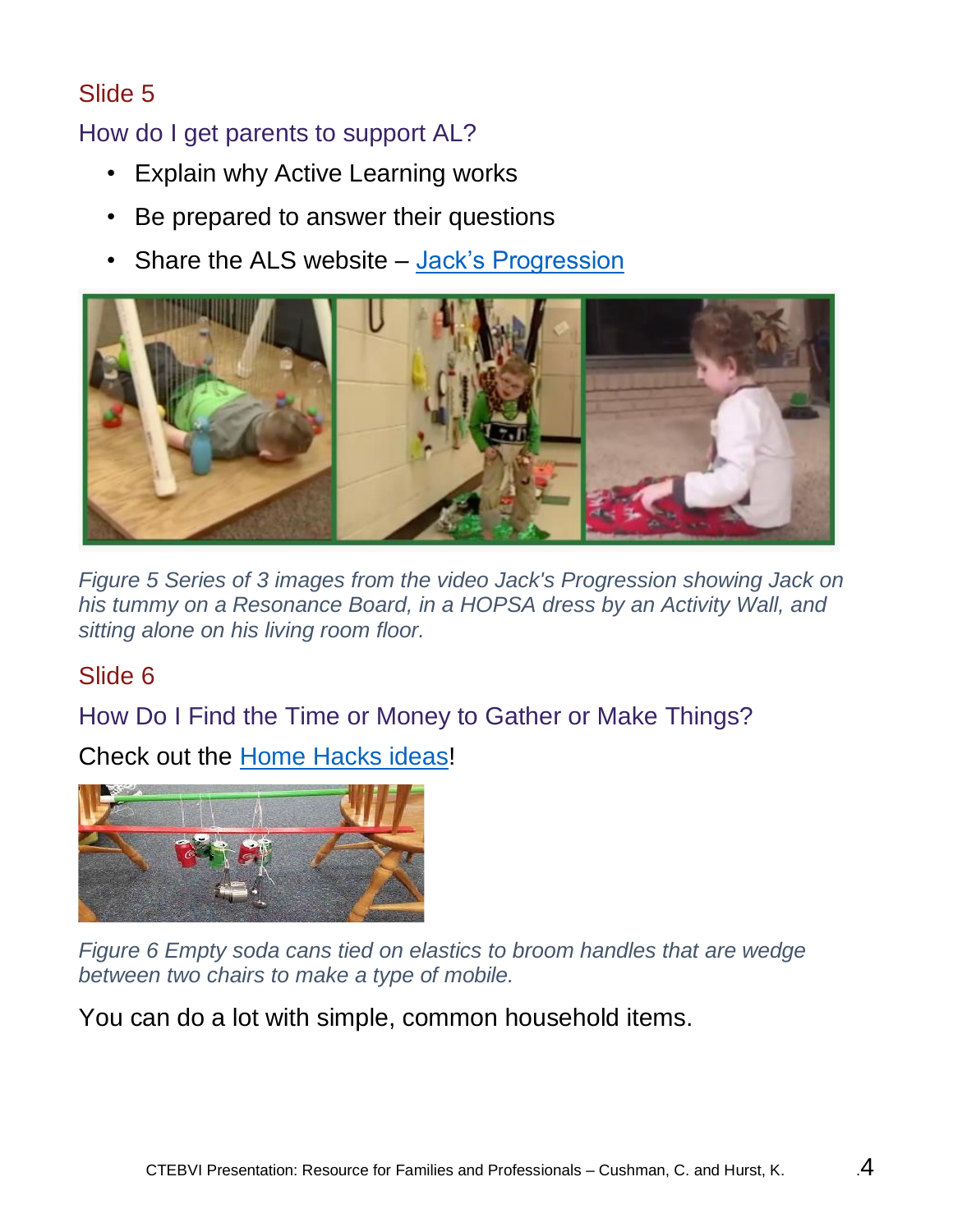

*Figure 7 A toddler plays with a metal pan containing various types of small balls such as ping pong, golf, and nerf balls.*

#### Slide 7

We don't have space to store materials and equipment, what can we do?



*Figure 8 Image of a Position Board attached to a wall beside a child's bed.*

[Utilize shared spaces such as the gym or therapy rooms](https://activelearningspace.org/implementation/classroom-environments/overview-classroom-environments)

Store items in suitcases

Build [folding Resonance Boards](https://activelearningspace.org/images/Creating_folding_Resonance_Board_4x4.compressed.pdf)

Multiple tops for Little Room

Ask for use of storage closet and move stuff daily

[Create a space within the classroom -](https://activelearningspace.org/implementation/classroom-environments/classroom-centers) station

[Create spaces at home](https://activelearningspace.org/families/home-hacks/home-hacks-overview)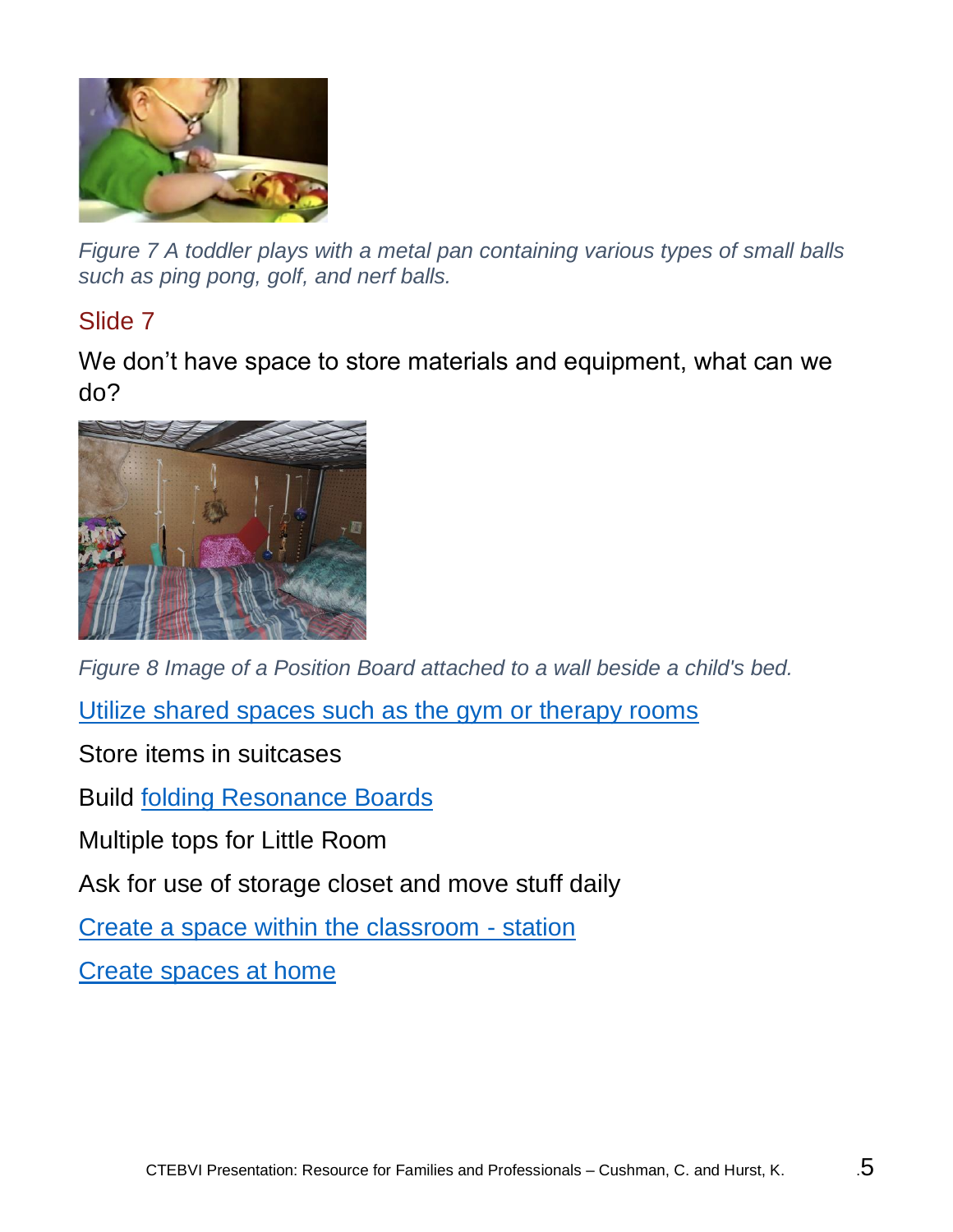## Why is it important to limit distractions for the student?

- Don't want to interrupt the child's ability to process their learning
- If they're already having challenges learning, distractions are just one more obstacle.
- Doesn't need to mean absolute silence, but to limit your comments to natural breaks in the activity.



*Figure 9 Image from the Video of Jack and the Science Lesson showing Jack on a Support Bench with feet in a container of dirt and pine cones and his hands in a tub of water with rocks. Patty leans into his space to imitate his vocalizations and comment on his ac*

## Slide 9

Aren't you afraid the child will get hurt?

- Never leave a child unattended
- Check all equipment each time you use it
- Place plastic tubing over elastics
- [Evaluate the child's strength and skills and address it in](https://library.tsbvi.edu/Player/16406)  [equipment/material selection and design](https://library.tsbvi.edu/Player/16406)
- Make sure you have doctor or therapists approval if child has issues such as hip dysplasia, seizures, etc. – [Sonya in the HOPSA](https://library.tsbvi.edu/Player/16466)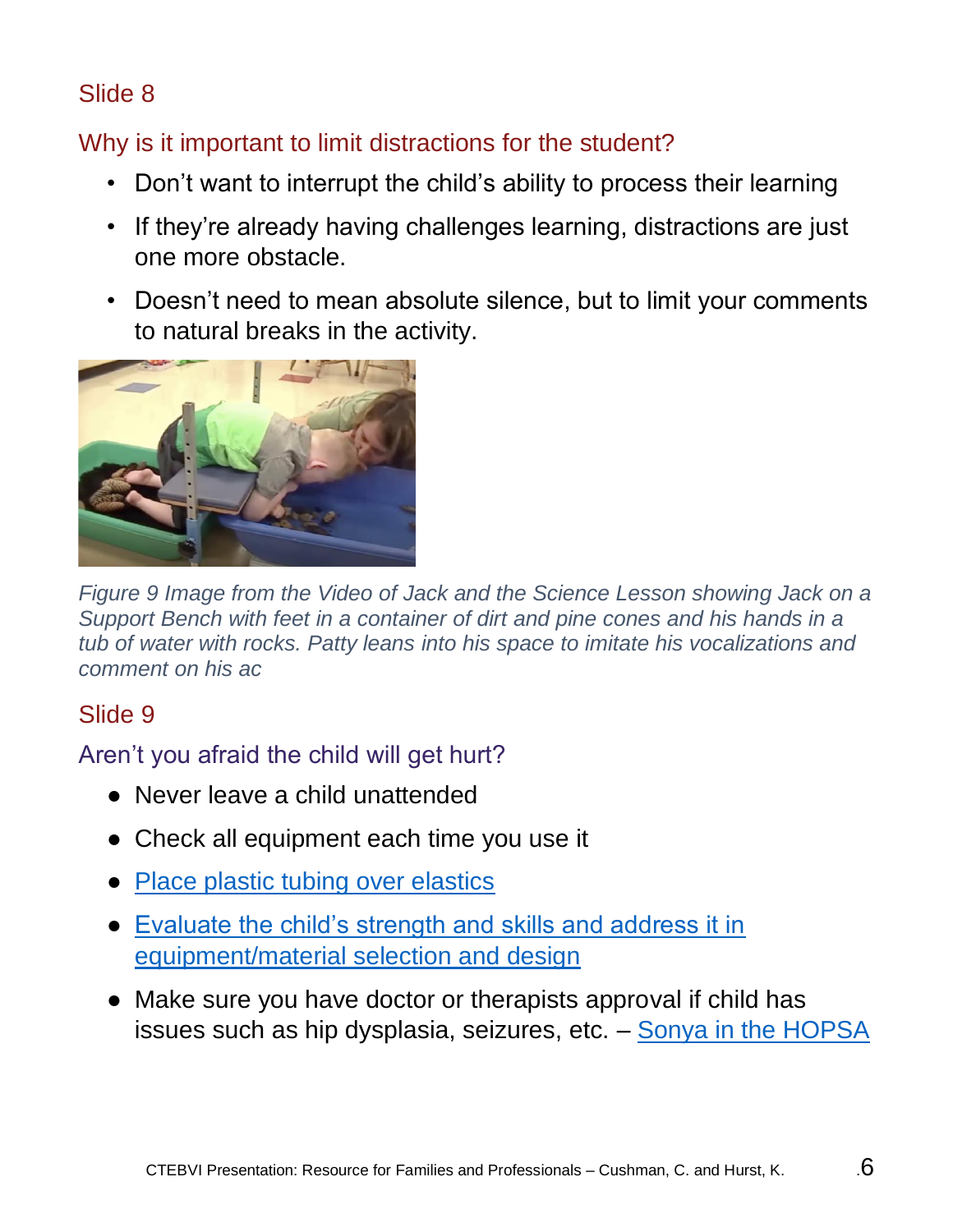What will my administrator say…?

Pages from [Active Learning Materials and Activities Planning Sheet](https://activelearningspace.org/program-planning/active-learning-materials-and-activities-planning-sheet)



*Figure 10 Images of various pages from the Active Learning Materials and Activities Planning Sheet.*

#### Slide 11

How do I address the general curriculum using an Active Learning approach?

- [Active Learning and General Education](https://activelearningspace.org/program-planning/active-learning-and-general-education)
- [Can Active Learning Be Used for General Education](https://activelearningspace.org/program-planning/used-for-general-education)
- [Resources for Aligning Goals to the Standard Curriculum](https://activelearningspace.org/program-planning/resources-aligning-goals-to-the-standard-curriculum)
- **[Expanded Core Curriculum](https://activelearningspace.org/program-planning/ecc)**



*Figure 11 Image of Guidance Letter from Office of Special Education Programs (OSEP) on among other things instruction in the general curriculum for all students.*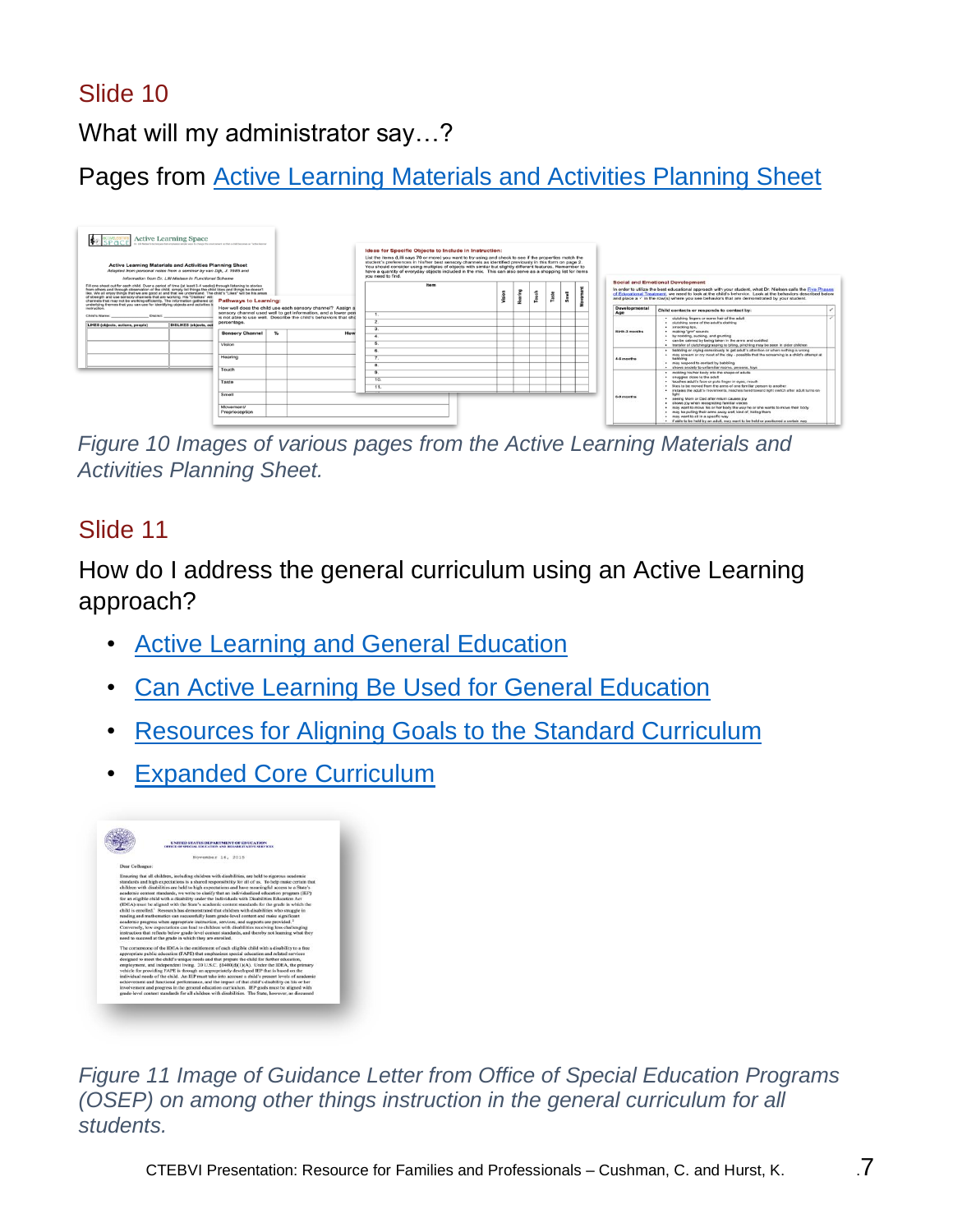How do I know what equipment and materials should be selected?

- Look at our Quick Equipment Guide
- Match materials & equipment to learner's goals
- What does each object do?



*Figure 12 A series of images of common objects used in Active Learning that include: from top left moving clockwise: combs and brushes, strainers and whisks, hot water bottle, rock with hole, nasal syringe.*

## Slide 13

How do I provide adequate independent and interactive times of instruction?

- [FIELA Curriculum](https://activelearningspace.org/implementation/using-fiela-curriculum)
- $\bullet$  Look at your existing schedule identify times when the child is unable to participate or is "resting", group activities
- Utilize related service staff, therapy time
- Designate paraprofessional and provide role-release support for implementing interaction and independent work
- Think about infusing skills from the IEP into a single activity or learning environment - [Goals and Benchmarks that Reflect Active](https://activelearningspace.org/program-planning/goals-and-benchmarks)  [Learning](https://activelearningspace.org/program-planning/goals-and-benchmarks)